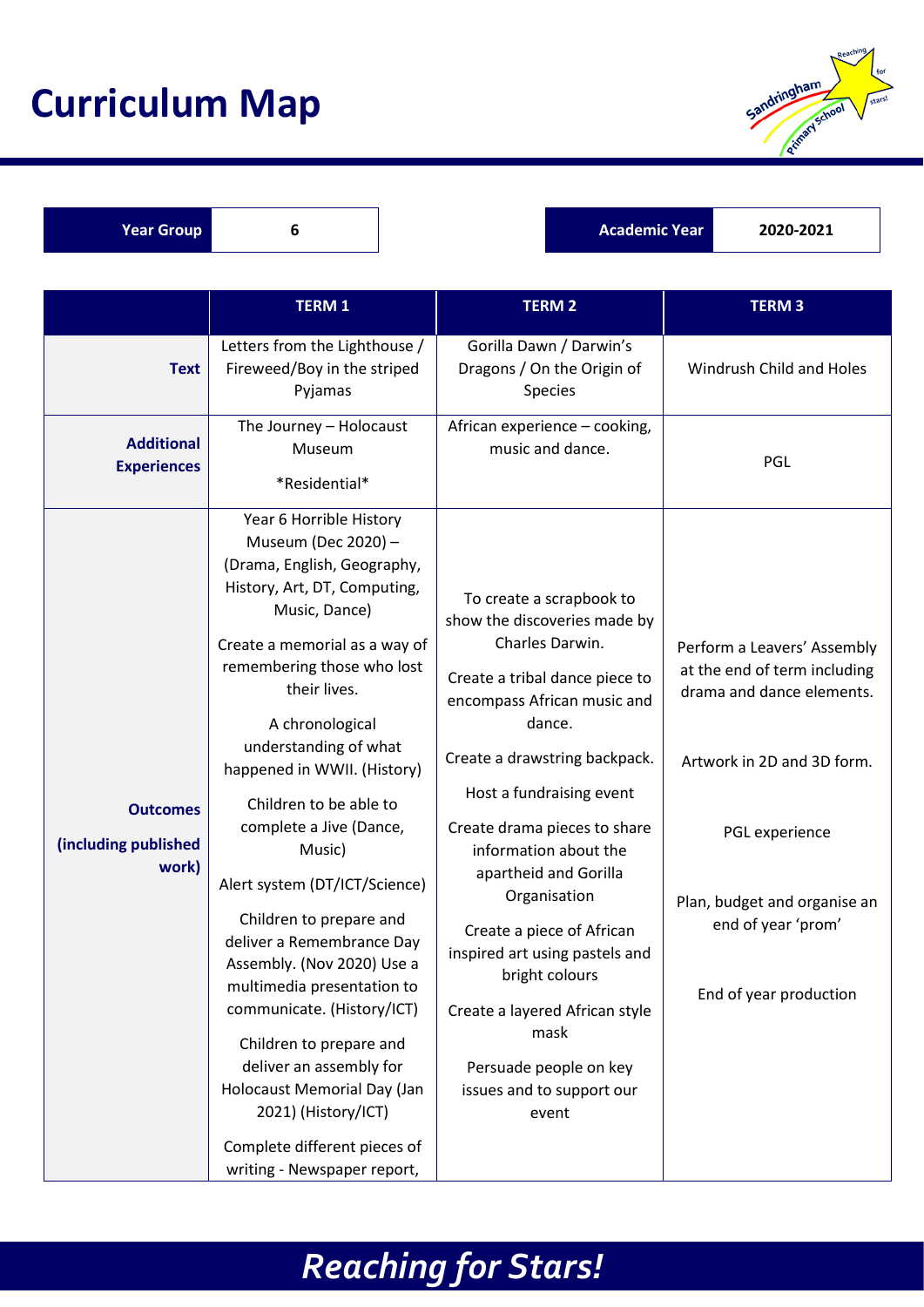|                          | setting description, dilemma                                                       |                                                                  |                                                                          |
|--------------------------|------------------------------------------------------------------------------------|------------------------------------------------------------------|--------------------------------------------------------------------------|
|                          | story,                                                                             |                                                                  |                                                                          |
|                          | How do we keep the memory                                                          |                                                                  |                                                                          |
|                          | of 2020 alive? Children to                                                         |                                                                  |                                                                          |
|                          | create song/poem/time                                                              |                                                                  |                                                                          |
|                          | capsule as a way to                                                                |                                                                  |                                                                          |
|                          | remember and honour those                                                          |                                                                  |                                                                          |
|                          | who lost their lives.                                                              |                                                                  |                                                                          |
|                          |                                                                                    |                                                                  |                                                                          |
|                          | How do we keep memories<br>alive?                                                  |                                                                  | Where are the Caribbean<br>islands? What's their history?                |
|                          | What was the Holocaust?                                                            |                                                                  | How did the people of the                                                |
|                          | What happened to the people<br>who survived?                                       | Do our closest relatives<br>deserve to become extinct?           | Caribbean help Britain in the<br>war against Nazi Germany<br>and Hitler? |
|                          | How did people survive?                                                            | What are the causes of their<br>extinction and what can we       |                                                                          |
|                          | What can we do to ensure<br>that people don't forget what<br>happened?             | do to stop it?<br>Where did we come from?                        | Why did people migrate from<br>the Caribbean to England in               |
|                          | What were the causes of<br>WWIIs?                                                  | How do we know how we<br>evolved?                                | 1948?                                                                    |
|                          | How can we ensure that<br>people understand the                                    | How do we treat those who<br>are different?                      | What was life in London like<br>for the Windrush pioneers?               |
|                          | importance?<br>What was it like to be an                                           | Why are our closest relatives<br>close to extinction?            | Who were Sam King and                                                    |
| <b>Enquiry Questions</b> | evacuee/be in a<br>concentration camp?                                             | What are the causes of their<br>extinction and what can we       | Norma best, and what did<br>they do?                                     |
|                          | Why was music important                                                            | do to stop it?                                                   |                                                                          |
|                          | during WWII?                                                                       | What is special about African<br>art?                            | How did the Windrush                                                     |
|                          | How can electricity be used to                                                     |                                                                  | migration change Britain for<br>the better?                              |
|                          | save lives?                                                                        | How would you describe                                           |                                                                          |
|                          | How significant was electricity<br>in WWII?                                        | African culture? (Art, dance<br>and Music)                       | What is blood made of and                                                |
|                          | How come people couldn't<br>see what was coming?                                   | How did Nelson Mandela<br>make a difference towards<br>equality? | why do we need it?                                                       |
|                          | If metal is in short supply,<br>what else could be used to<br>conduct electricity? | Can you cook a traditional<br>African dish?                      | What is blood made of and<br>why do we need it?                          |
|                          |                                                                                    |                                                                  | What is our circulatory<br>system?                                       |
|                          |                                                                                    |                                                                  |                                                                          |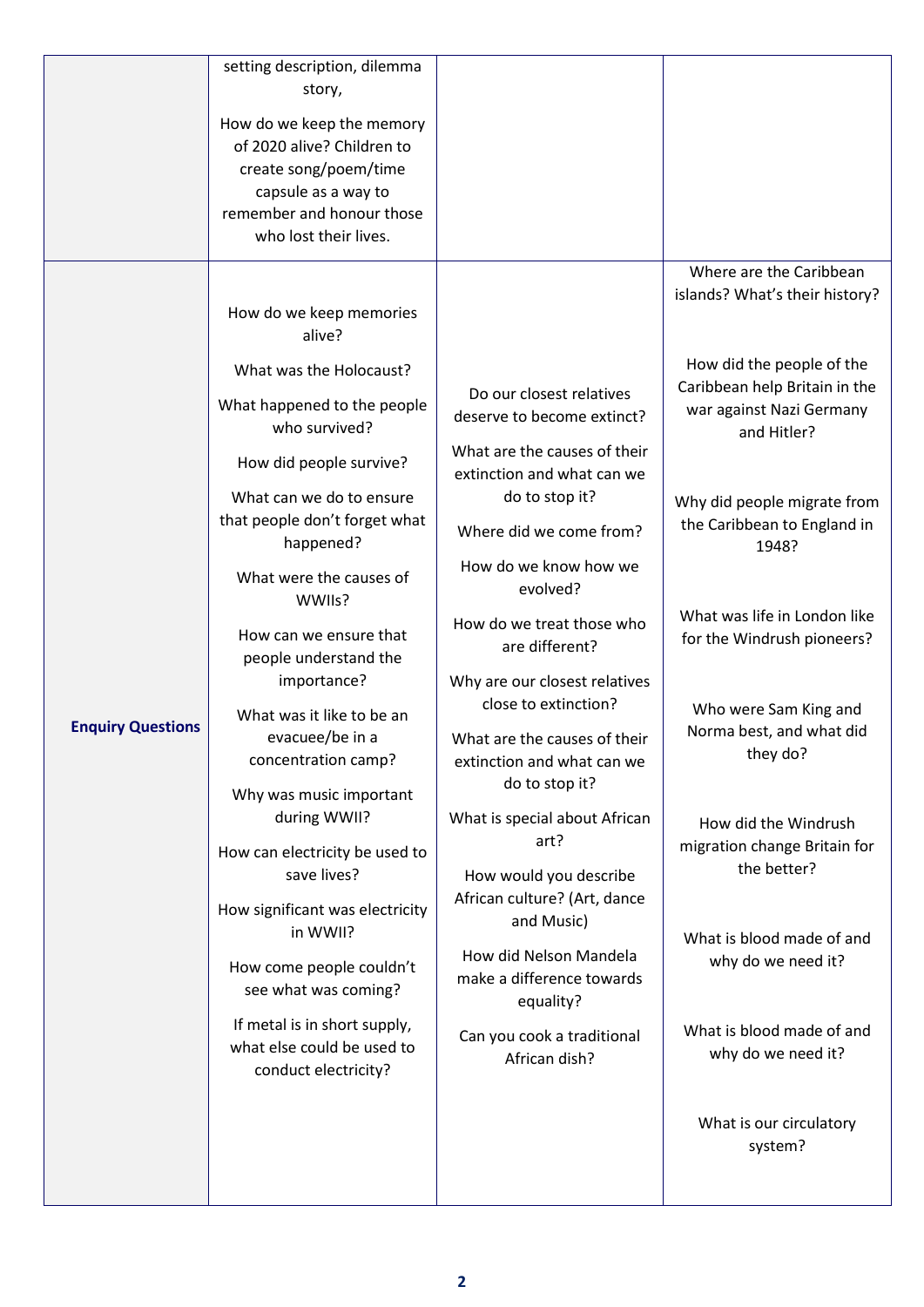|  | What is our heart like inside?<br>How does it work? |
|--|-----------------------------------------------------|
|  |                                                     |
|  |                                                     |

| <b>Spoken Language</b> | Finding out about the past<br>During the visit to the<br>Holocaust Museum listen to                                                                                                                                                                                                                              | <b>Meeting Strangers.</b><br>Interacting with people from<br>different backgrounds and                                                                                                                                                | Perform in the end of term<br>performance and Leavers'<br>Assembly.                                                                                                                                                                                                         |
|------------------------|------------------------------------------------------------------------------------------------------------------------------------------------------------------------------------------------------------------------------------------------------------------------------------------------------------------|---------------------------------------------------------------------------------------------------------------------------------------------------------------------------------------------------------------------------------------|-----------------------------------------------------------------------------------------------------------------------------------------------------------------------------------------------------------------------------------------------------------------------------|
|                        | stories from the past and ask<br>questions that link with it.                                                                                                                                                                                                                                                    | cultures and adapting to<br>different situations -Build                                                                                                                                                                               | Contribute towards the<br>performances.                                                                                                                                                                                                                                     |
|                        | <b>Horrible Histories Year 6</b><br><b>Museum</b>                                                                                                                                                                                                                                                                | links with different cultures<br>from the local community.                                                                                                                                                                            |                                                                                                                                                                                                                                                                             |
|                        | Children to contribute to the<br>class museum                                                                                                                                                                                                                                                                    |                                                                                                                                                                                                                                       |                                                                                                                                                                                                                                                                             |
| <b>Drama</b>           | Runaway / Air raid role play<br>Role play getting out of the<br>dilemma to support with<br>dilemma story writing.<br>Prepare to deliver an<br>assembly on Remembrance<br>Day                                                                                                                                     | <b>Exploring issues</b><br>Look at issues from the topic<br>and decide how to<br>communicate them to others -<br>Gorilla extinction/Apartheid<br>movement.                                                                            | Prepare the end of year<br>production                                                                                                                                                                                                                                       |
| <b>Reading</b>         | Fireweed/Boy in the striped<br>Pyjamas<br>Developing responses to<br>develop all reading skills. Look<br>at a different reading skill<br>each week initially.<br><b>WWII songs and poems</b><br>Unpick the language and<br>author's intent linked with<br>songs and poems from the<br>period.                    | <b>Gorilla Dawn</b><br>Use passages from Gorilla<br>Dawn and other relevant texts<br>to do revision of domains that<br>the children are not secure<br>with.<br>Poetry<br>Use a range of poetry to<br>revise different reading skills. | <b>Windrush Child</b><br>Use chapters from Windrush<br>Child and other relevant texts<br>to develop vocabulary,<br>prediction, retrieval,<br>summarising, inferences and<br>author's use of language.<br>Use passages to develop<br>answers to those requiring<br>evidence. |
| <b>Writing</b>         | Fiction - Setting Description -<br>Model text - Descriptions of<br>Wales from Fireweed chapter<br>1 & 2. Innovate - Descriptions<br>of London in WWII - Use<br>Fireweed and History learning<br>to provide detail. Hot task -<br>describe the world during lock<br>down. The time when the<br>world stood still. | Non-Fiction -Balanced<br>argument - Debate - Are zoos<br>ethical/poaching/adopting<br>animals at the YWP?<br>Model text - Balanced<br>argument about poaching<br>Innovate - Balanced<br>argument about zoos.                          | Fiction - write an alternative<br>chapter to the story to<br>develop dialogue and action<br>to move the narrative on.<br>Flashback narrative: Leonard<br>recalls his life in Jamaica<br>before boarding the Windrush<br>to a life in England                                |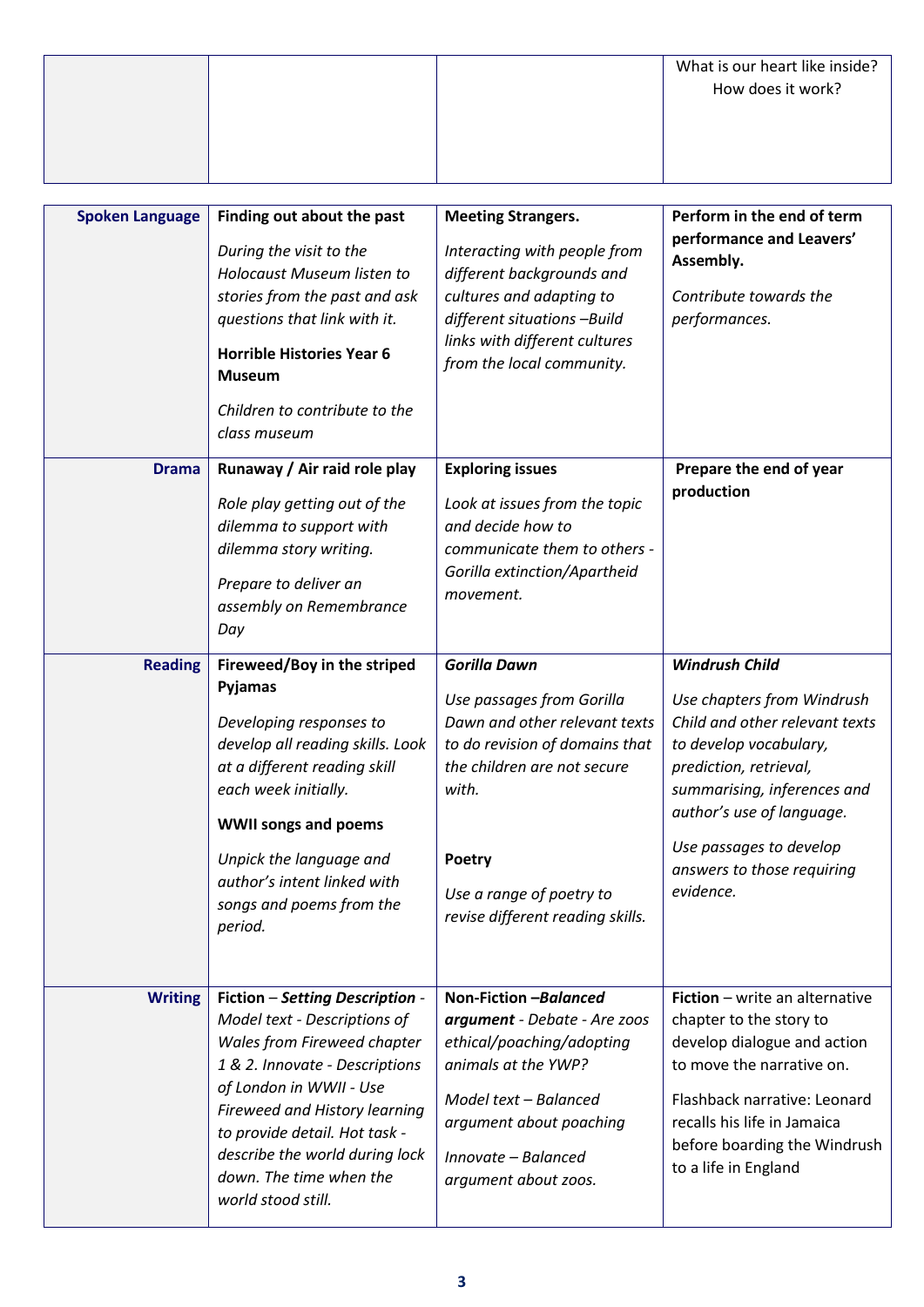|                    | Non Fiction - Newspaper<br>report.<br>Newspaper report on Covid 19<br>- The day we returned to<br>school (CT),<br>Model on the outbreak of<br>WWII, Innovate on a night<br>after a heavy bombing,<br>Newspaper report on VE Day<br>(HT)<br>Non Fiction - Diary Writing -<br>Cold task - personal diary<br>from their own significant<br>memory, Model text - Anne<br>Frank's Diary, Innovate - A<br>different day. Hot task -<br>Kristallnacht<br>Fiction term 1 - Diary (Rose<br><b>Blanche)</b><br>Non-fiction term $1 -$<br>newspaper report<br>Fiction term 2 - flashback<br>Non-fiction term $2 -$<br>persuasive text<br>Poetry - ottava rima | Hot task - Present a balanced<br>argument about adopting<br>animals<br>Fiction - Dilemma story<br>Cold task - Write a dilemma<br>story of their choice/give a<br>problem - how would they<br>solve it?<br>Model text - Bobo knows<br>people do not think his father<br>is innocent. What should he<br>do?<br>Innovate - Imara and the<br>gorilla - What should she do?<br>Hot task - Real life scenario<br>from Crucial Crew - How<br>should they respond?<br><b>Fiction term 3 - Discovery</b><br><b>Narrative (Origin of Species)</b><br>Non-fiction term $3 -$<br>balanced argument<br>Fiction term $4 -$<br>Non-fiction term $4 - NC$<br>report<br>Poetry - lambic pentameter | Non Fiction - discussion text:<br>Is xenotransplantation<br>ethically correct?<br>Online news report reporting<br>in the arrival of the HMT<br>Empire Windrush |
|--------------------|----------------------------------------------------------------------------------------------------------------------------------------------------------------------------------------------------------------------------------------------------------------------------------------------------------------------------------------------------------------------------------------------------------------------------------------------------------------------------------------------------------------------------------------------------------------------------------------------------------------------------------------------------|-----------------------------------------------------------------------------------------------------------------------------------------------------------------------------------------------------------------------------------------------------------------------------------------------------------------------------------------------------------------------------------------------------------------------------------------------------------------------------------------------------------------------------------------------------------------------------------------------------------------------------------------------------------------------------------|----------------------------------------------------------------------------------------------------------------------------------------------------------------|
| <b>Mathematics</b> | <b>Integers and Decimals</b><br><b>Addition and Subtraction</b><br>Multiplication and Division<br><b>Calculation Problems</b>                                                                                                                                                                                                                                                                                                                                                                                                                                                                                                                      | Fractions<br>Missing angles and length<br>Coordinates and shape<br>Decimals and measures<br>Percentages<br>Data Handling                                                                                                                                                                                                                                                                                                                                                                                                                                                                                                                                                          | <b>Proportion Problems</b><br>Revision of key units and<br>identified units from gaps<br>analysis for SATs                                                     |
| <b>Science</b>     | Let it Shine - Light<br>Electrifying - Electric<br><b>Working Scientifically</b><br>(Rising Stars)                                                                                                                                                                                                                                                                                                                                                                                                                                                                                                                                                 | We're evolving - Evolution<br>and Inheritance<br>We are dinosaur hunters<br>Living Things and their<br><b>Habitats</b><br><b>Working Scientifically</b>                                                                                                                                                                                                                                                                                                                                                                                                                                                                                                                           | Living things and their<br>habitats<br>Animals including humans<br>Animals including humans<br>(water transport)                                               |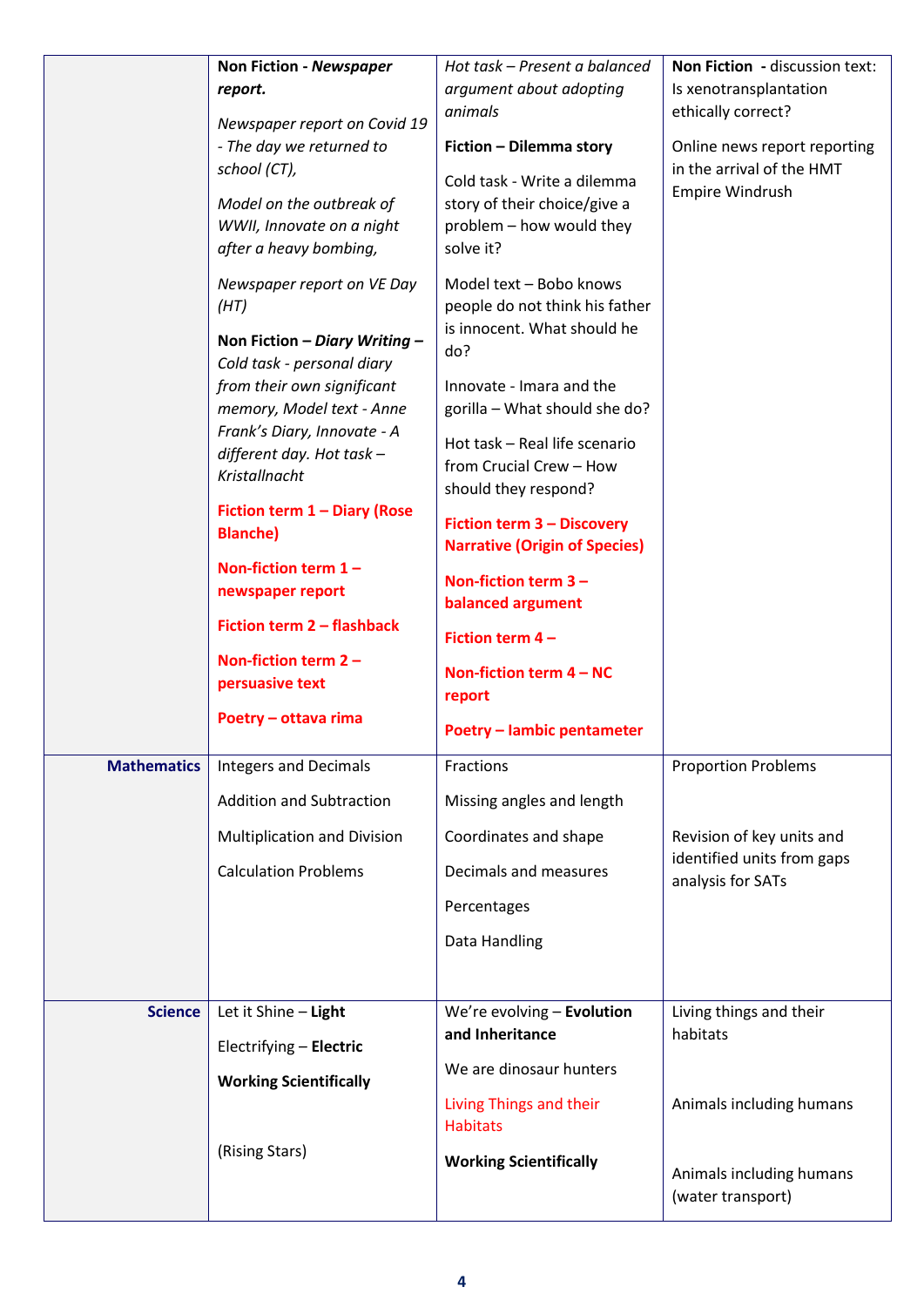| <b>Art &amp; Design</b> | <b>Propaganda Posters</b><br>Discover the use of<br>propaganda posters in WWII<br>and use technology to create<br>our own. (Digital art)                                                                         | African art<br>Study African art and the use<br>of vibrant colours. Look at<br>different media to identify<br>what creates the effect. Use                                   | 3D art: By using the work of<br>Dale Chihuly, children create<br>3D forms with paper and<br>tissue by using an armature<br>and tie dye techniques                                                                                                                                            |
|-------------------------|------------------------------------------------------------------------------------------------------------------------------------------------------------------------------------------------------------------|------------------------------------------------------------------------------------------------------------------------------------------------------------------------------|----------------------------------------------------------------------------------------------------------------------------------------------------------------------------------------------------------------------------------------------------------------------------------------------|
|                         | Drawing St Paul's Cathedral-<br>ArtJohn (VE Day)<br>We Can Do It!<br>WAR PRODUCTION CS-DESINATING COMMITTE                                                                                                       | layering to create African<br>masks. (Collage)                                                                                                                               | Cattails and Niijima Floats (2012) and<br>Nordic Blue Macchia (2016)<br>by Dale Chihuly<br>Print work: By using the work<br>of Patrick Hughes as a<br>stimulus, children follow a<br>process to produce three<br>colour reduction prints.<br>Doctor in the House<br>by Patrick Hughes (2020) |
|                         | <b>TORY</b>                                                                                                                                                                                                      |                                                                                                                                                                              |                                                                                                                                                                                                                                                                                              |
| <b>Computing</b>        | <b>Multimedia presentation</b><br>Children to create a<br>multimedia presentation<br>containing information about<br>WWII and the Holocaust for<br>assemblies to be delivered to<br>the whole school and as part | <b>Communication and online</b><br>safety - Blogging/emailing<br><b>Establish communication links</b><br>safely between ourselves<br>using Seesaw and a school in<br>Africa. | Big Data: Children look at<br>how the internet works and<br>how information is<br>transferred and protected.<br>They also look at Smart<br>technology and begin to<br>understand how Smart<br>technology can help schools,                                                                   |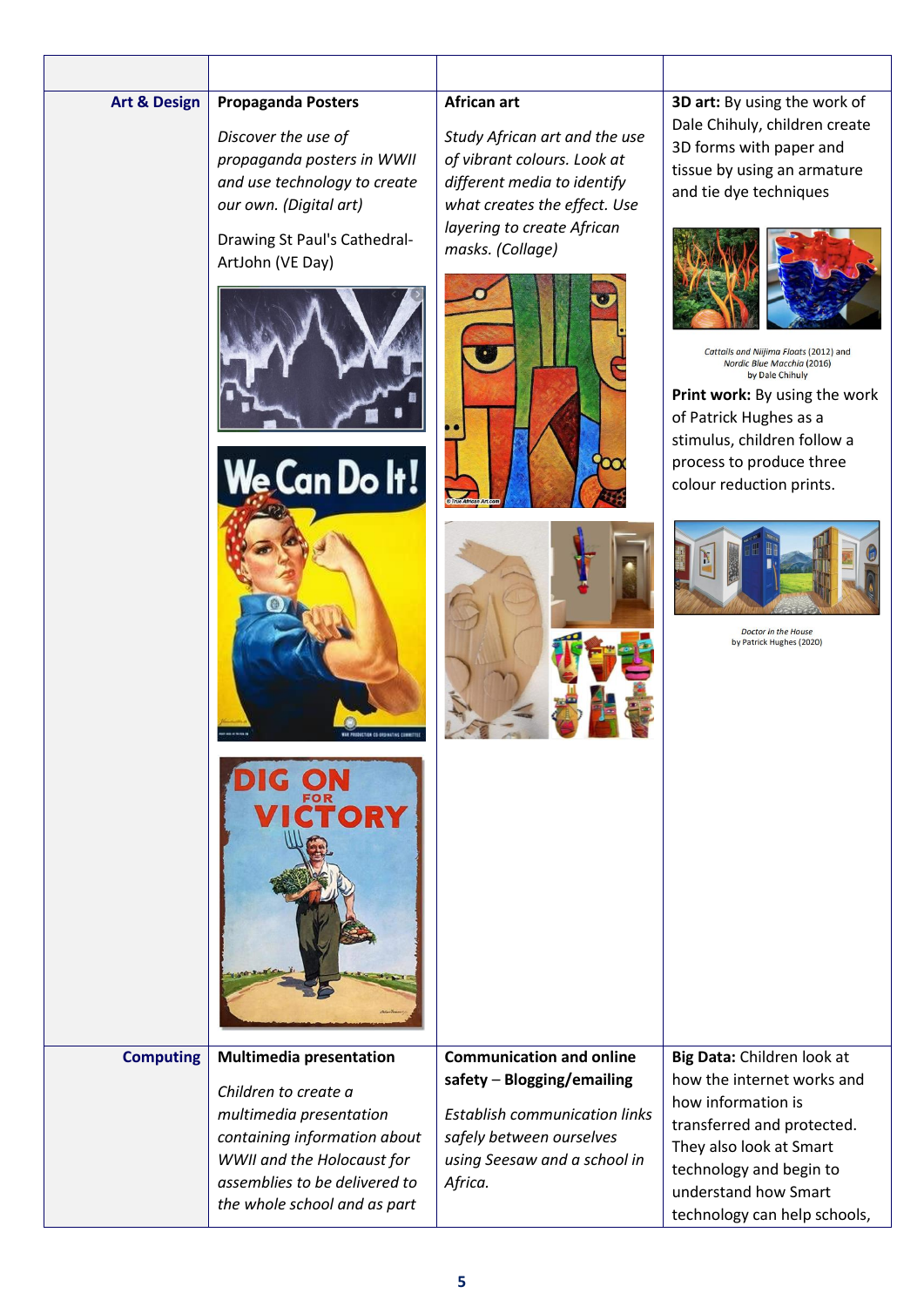|           | of their Horrible Histories<br>Museum.<br><b>Digital art</b><br>Use computer programmes to<br>create propaganda posters<br>using a range of different<br>techniques and saving their<br>work using different formats.                                                  | Tweeting Create weekly<br>tweets about our<br>learning.<br><b>Video conferencing</b><br>$\overline{\phantom{a}}$<br>Children to be given the<br>opportunity to take part<br>in a video chat in order to<br>find out more about the<br>African culture.                    | and ultimately towns, can<br>become more energy<br>efficient.                                                                                                               |
|-----------|------------------------------------------------------------------------------------------------------------------------------------------------------------------------------------------------------------------------------------------------------------------------|---------------------------------------------------------------------------------------------------------------------------------------------------------------------------------------------------------------------------------------------------------------------------|-----------------------------------------------------------------------------------------------------------------------------------------------------------------------------|
|           | <b>Algorithms</b><br>Use software to create<br>prototypes for their alert<br>system before constructing it.                                                                                                                                                            | <b>Information Poster</b><br>Use their digital art skills to<br>create an information poster<br>to inform parents about The<br>Gorilla Organisation.                                                                                                                      |                                                                                                                                                                             |
| <b>DT</b> | <b>Electrical circuits</b><br>Create a circuit to make the<br>buzzer sound to alert people<br>to an air raid. Extra challenge<br>turn off/on the lights.<br>(Use ideas from how to make<br>a clean up device -<br>https://www.stem.org.uk/elib<br>rary/resource/35625) | Cooking<br>Children to develop their<br>chopping skills in order to<br>produce a tasty African rice<br>dish.<br><b>Textiles</b><br>Children to research, design<br>and create a drawstring bag<br>that could then be sold as part<br>of the Gorilla fundraising<br>event. | Structures: Children will<br>construct a flying buttress to<br>support a tower.<br>Mechanisms: Children will<br>design and make a model<br>Ferris wheel powered by<br>gears |
|           |                                                                                                                                                                                                                                                                        | **Could consider printing the<br>pattern too or purchasing<br>African themed fabric.**                                                                                                                                                                                    |                                                                                                                                                                             |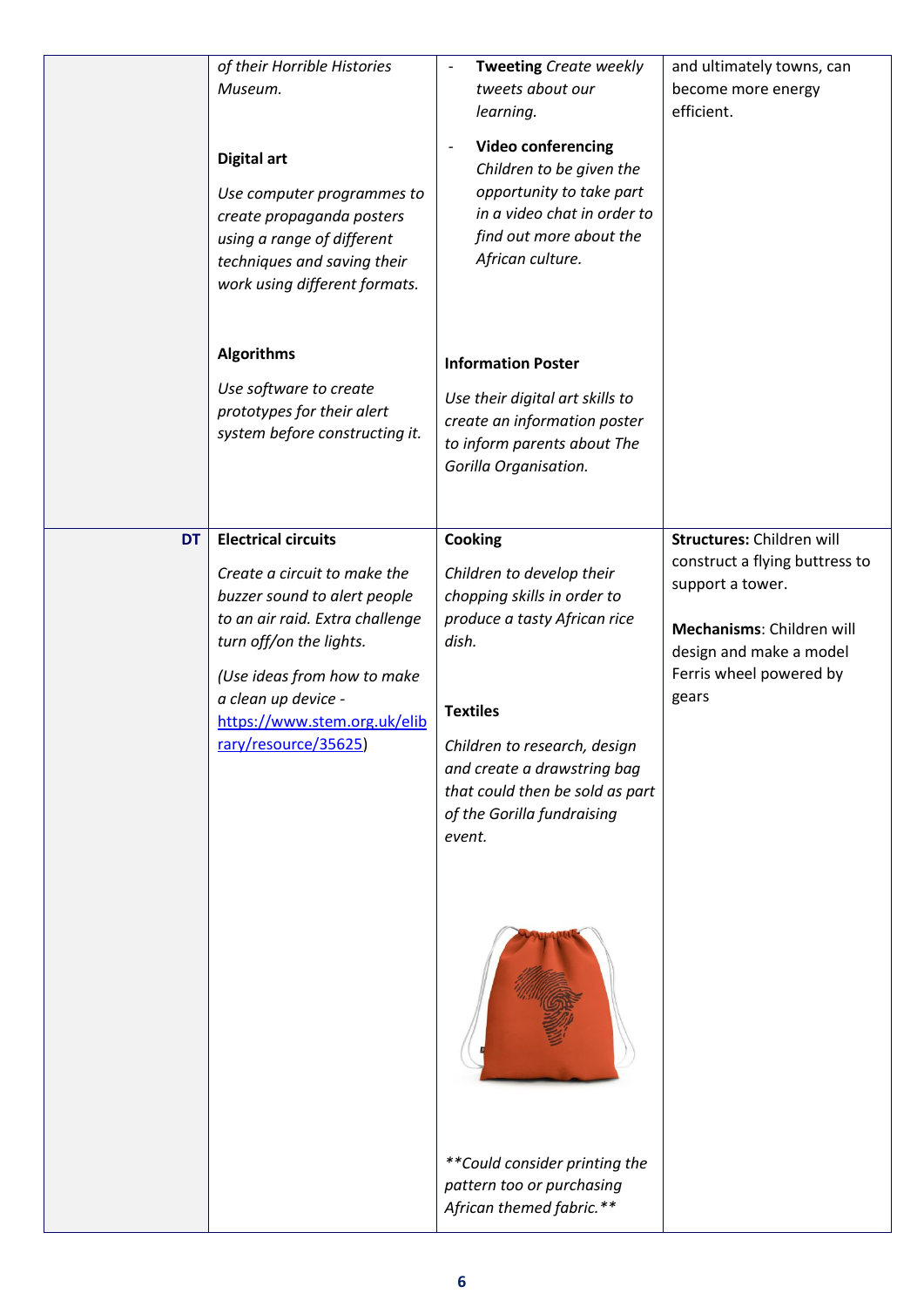| <b>Geography</b>        | The countries in involved in<br><b>WWII</b><br>Children use maps to identify<br>the different countries<br>involved in WWII and their<br>locations around the world.       | <b>Time Zones</b><br>Use Charles Darwin's boat<br>journey of discovery to<br>understand the different time<br>zones around the world.<br><b>Physical and Human</b><br>Geography<br>Use maps and photos to<br>describe the physical and<br>human features of Doncaster | <b>Comparison Study:</b><br>Children compare a The Lake<br><b>District to The Tatra</b><br>Mountains in Poland and<br>Jamaica.                                                                     |
|-------------------------|----------------------------------------------------------------------------------------------------------------------------------------------------------------------------|-----------------------------------------------------------------------------------------------------------------------------------------------------------------------------------------------------------------------------------------------------------------------|----------------------------------------------------------------------------------------------------------------------------------------------------------------------------------------------------|
|                         |                                                                                                                                                                            | and the Democratic Republic<br>of Congo/Congo Rainforest                                                                                                                                                                                                              |                                                                                                                                                                                                    |
| <b>History</b>          | <b>WWII</b><br>Look at the cause, events and<br>impact of WWII and where it<br>fits in the course of history.<br>Write letters from the front<br>line                      | <b>Charles Darwin</b><br>Look at how Charles Darwin<br>changed what we know about<br>the world and about animals.                                                                                                                                                     | Windrush:<br>Children learn about the<br>history of the Caribbean<br>Islands, who the Windrush<br>Generation were and why<br>they settled in the UK.                                               |
|                         | <b>Holocaust</b><br>Learn about the Holocaust<br>and understand why there<br>may be different accounts of<br>what happened.<br>Newspaper report on<br><b>Kristallnacht</b> |                                                                                                                                                                                                                                                                       |                                                                                                                                                                                                    |
| <b>Foreign Language</b> | Food<br>Naming healthy and<br>unhealthy food in Spanish.<br>Ordering food in Spanish.<br>Café experience<br>Learn key phrases to use<br>when ordering in a<br>restaurant.  | <b>Telling the Time</b><br>Use their knowledge of<br>numbers in Spanish to tell the<br>time and ask questions linked<br>with telling the time.                                                                                                                        | <b>Geographical experiences</b><br>Describing the weather in<br>Spanish.<br>Appearance<br>Describing what people look<br>like in Spanish and being able<br>to describe a person from the<br>class. |
| <b>Music</b>            | <b>Music of WWII</b><br>Why was music important<br>during the war?                                                                                                         | <b>African Music</b><br><b>How has African music</b><br>influenced music today?                                                                                                                                                                                       | <b>Music from the Caribbean</b><br>Basics of Caribbean music.<br>Origin and history of the steel<br>band. Calypso and reggae.                                                                      |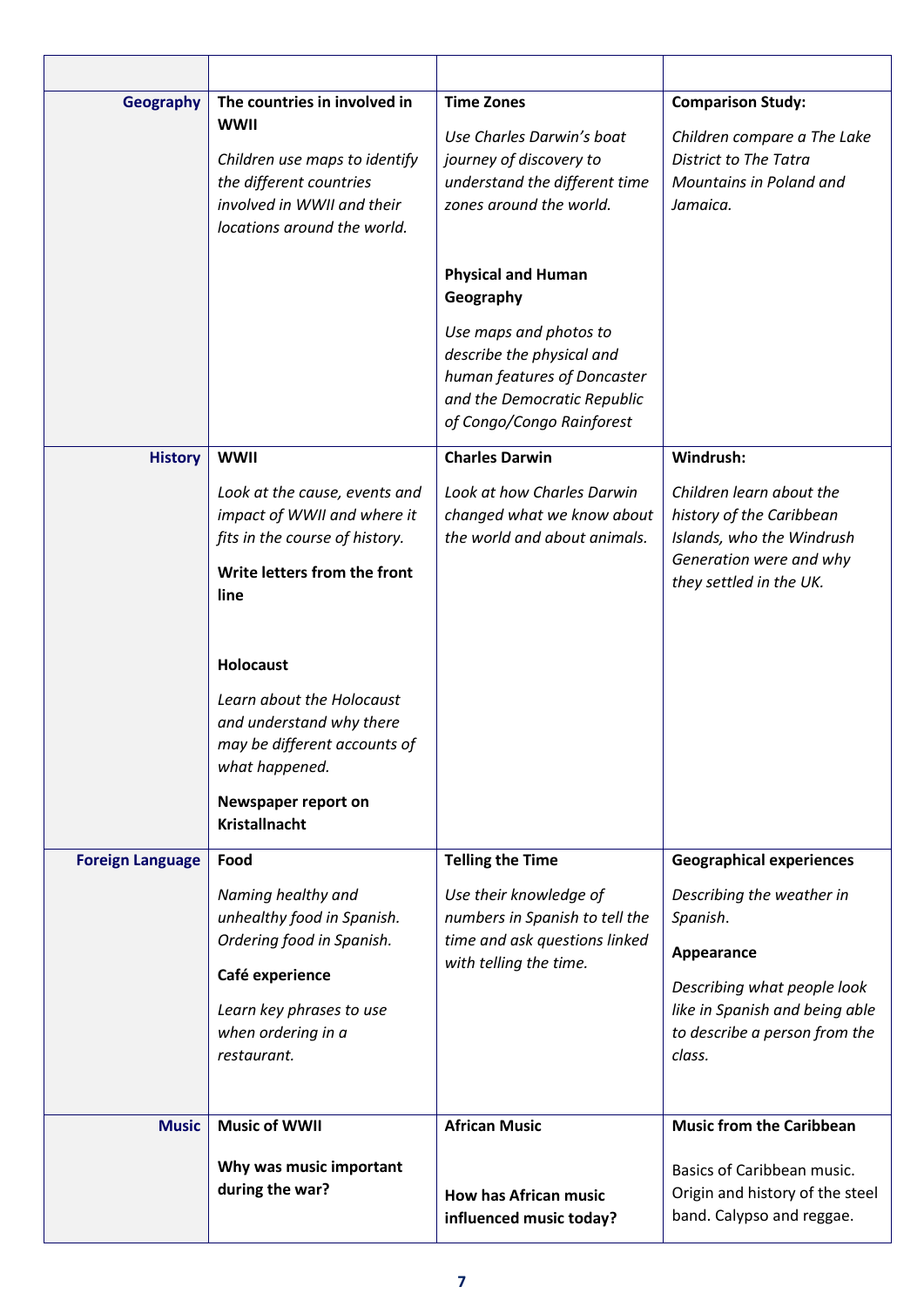|                           | Children will explore the<br>history of music during 1930's<br>and 1940' and it's importance<br>during the war. They will<br>explore the swing/ big band<br>era and the instruments that<br>were used. (Glen Miller/Vera<br>Lynn)<br><b>Jazz Music</b><br>The children will look at the<br>development of Jazz and<br>swing music. As well as<br>developing an understanding<br>of Charleston and blues<br>music. They will compare the<br>different styles of music<br>Performing<br><b>Performing Arts Showcase</b><br>which will include a selection<br>of songs and compositions.<br>They will also perform in<br>assembly singing a WW2<br>mash up. | Children will study African<br>music exploring both popular<br>and traditional African music<br>and the influence it has on<br>music today. They will explore<br>different African rhythms and<br>compose some of their own.<br>Rumba<br>Children will study different<br>genres of music including<br>rumba. They will also look at<br>composers popular during<br>Darwin time. Late Classical/<br>Romantic period. (Felix<br>Mendelssohn, Johannes<br>Brahms, Antonin Dvorak.)<br><b>Composing</b><br>Children will have a selection<br>of images linked to Gorilla<br>Dawn and will take part in a<br>song writing project. They will<br>also explore sounds of the<br>rainforest and create a<br>rainforest soundscape. | Salsa. Graphic scores. Musical<br>elements. Notation<br><b>UKS2 Production</b><br><b>Composing</b><br>Children will write their own<br>theme in the style of the<br>Caribbean style of their<br>choice. They will also be<br>creating soundscapes and<br>telling the story through<br>music.<br>Performing<br>Children will take part in an<br>UKS2 musical. There will also<br>be an assembly showcase<br>which will include the song<br>'you can get it if you really<br>want' |
|---------------------------|----------------------------------------------------------------------------------------------------------------------------------------------------------------------------------------------------------------------------------------------------------------------------------------------------------------------------------------------------------------------------------------------------------------------------------------------------------------------------------------------------------------------------------------------------------------------------------------------------------------------------------------------------------|-----------------------------------------------------------------------------------------------------------------------------------------------------------------------------------------------------------------------------------------------------------------------------------------------------------------------------------------------------------------------------------------------------------------------------------------------------------------------------------------------------------------------------------------------------------------------------------------------------------------------------------------------------------------------------------------------------------------------------|----------------------------------------------------------------------------------------------------------------------------------------------------------------------------------------------------------------------------------------------------------------------------------------------------------------------------------------------------------------------------------------------------------------------------------------------------------------------------------|
| <b>Physical Education</b> | Football                                                                                                                                                                                                                                                                                                                                                                                                                                                                                                                                                                                                                                                 | Netball - High 5                                                                                                                                                                                                                                                                                                                                                                                                                                                                                                                                                                                                                                                                                                            | <b>Athletics</b>                                                                                                                                                                                                                                                                                                                                                                                                                                                                 |
|                           | Develop pupils' skills with<br>playing football.<br><b>Indoor Athletics</b>                                                                                                                                                                                                                                                                                                                                                                                                                                                                                                                                                                              | To develop throwing and<br>catching skills. To develop an<br>understanding of working<br>together as part of a team.                                                                                                                                                                                                                                                                                                                                                                                                                                                                                                                                                                                                        | To develop children's skills in<br>a range of athletics events<br>and to prepare them<br>for competitions.                                                                                                                                                                                                                                                                                                                                                                       |
|                           | To develop children's skills in<br>a range of indoor athletics<br>events and to prepare them<br>for competition entry.                                                                                                                                                                                                                                                                                                                                                                                                                                                                                                                                   | <b>Rounders</b><br>Improve striking and fielding<br>skills and to prepare them for<br>competition entry.                                                                                                                                                                                                                                                                                                                                                                                                                                                                                                                                                                                                                    | <b>Fitness</b><br>Improve our fitness levels so<br>that all children can complete<br>a km and improve on their<br>personal best.<br><b>Outdoor Adventure Activities</b><br>To develop map reading skills<br>through the use of<br>orienteering to plan and carry<br>out a walk in the Peak District.                                                                                                                                                                             |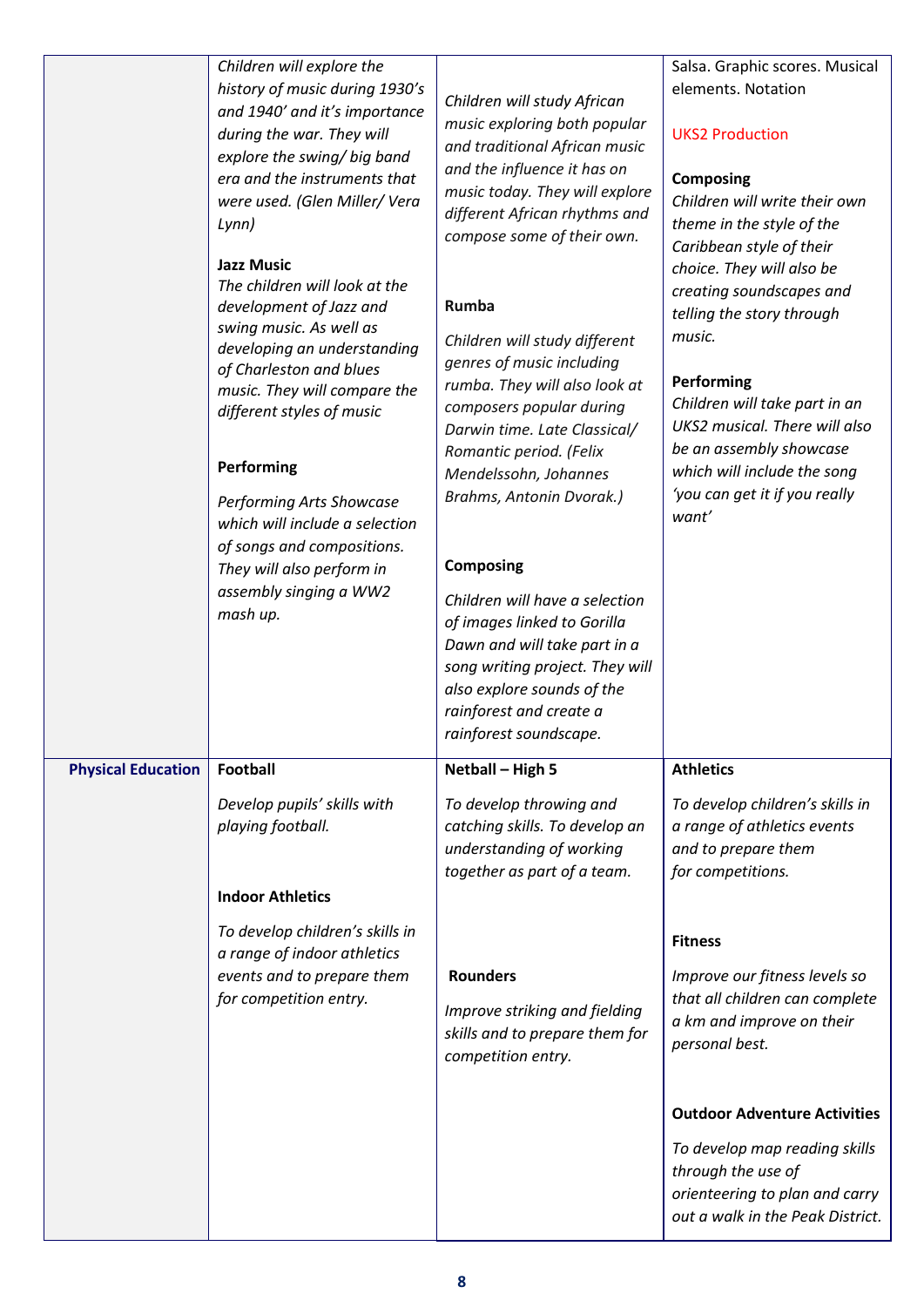| <b>Dance</b>                    | <b>WWII- Jive</b>                                                                                                                                         | African tribal music and<br>dance                                                                                                            | The Unexpected journey.                                                                                                                                |
|---------------------------------|-----------------------------------------------------------------------------------------------------------------------------------------------------------|----------------------------------------------------------------------------------------------------------------------------------------------|--------------------------------------------------------------------------------------------------------------------------------------------------------|
|                                 | Children will learn jive steps<br>and memorise these along<br>with the correct terminology<br>of specific steps in order to<br>embed them into a routine. | Children will study different<br>types of African music/dance<br>before discussing certain<br>techniques and styles that<br>they identified. | Children will use hot seating<br>to help understand and build<br>on character development.<br>Use the title of an unexpected<br>journey to discuss the |
|                                 | Children will take the role of<br>creative directors and start to<br>create jive motifs and routines<br>to put together in order to                       | Identify the similarities and<br>differences between popular<br>and traditional music/dance<br>style and see the influence it                | characters feeling when -----<br>came to the door.<br>Create word bank on                                                                              |
|                                 | create a full group routine.<br>Children will then perform this<br>routine to different tracks of                                                         | has had on music/dance<br>today.<br>Children will learn traditional                                                                          | feeling/descriptions of the<br>characters when this happens.<br>(shocked, excited, surprised,<br>angry)                                                |
|                                 | music to begin to understand<br>putting the same steps to<br>different timings and start to<br>naturally adapt the<br>movement to fit.                    | African dance steps<br>understanding the<br>terminology as well as the<br>isolation of body parts                                            | Children will be put into<br>groups with one of the words<br>form the bank to create<br>motifs that will be pieced<br>together into a performance.     |
| <b>PSHE</b>                     | <b>Being Me in My World</b>                                                                                                                               | <b>Dreams and Goals</b>                                                                                                                      | <b>Healthy Me</b>                                                                                                                                      |
|                                 |                                                                                                                                                           |                                                                                                                                              |                                                                                                                                                        |
|                                 | Relationships                                                                                                                                             | <b>Celebrating differences</b>                                                                                                               | <b>Changing Me</b>                                                                                                                                     |
| <b>Equality &amp; Diversity</b> | Religion - The Holocaust.<br>What was it? Who did it<br>affect? Assembly for the<br>school about Holocaust<br>Memorial Day in January.                    | Race - The apartheid<br>movement in SA and the role<br>of Nelson Mandela.                                                                    | SRE - Visit from the school<br>nurse. Jigsaw Unit - Changing<br>Me. Gender reassignment.                                                               |
|                                 | Visit to the Holocaust<br><b>Memorial Museum.</b>                                                                                                         | Disability - Jigsaw –<br><b>Celebrating Differences</b>                                                                                      | Religious beliefs - RE - What<br>difference does it make to                                                                                            |
|                                 | Propaganda - How it can be<br>used for good/bad?                                                                                                          | Jigsaw - Relationships - Sexual<br>orientation                                                                                               | believe in Ahimsa, Grace<br>and/or Ummah?                                                                                                              |
|                                 | Gender - The role of men,<br>women and children during<br>WWII. How did roles change?<br>What is a positive for women?                                    | Religious beliefs - RE - How<br>art is used to promote<br>religious beliefs?                                                                 |                                                                                                                                                        |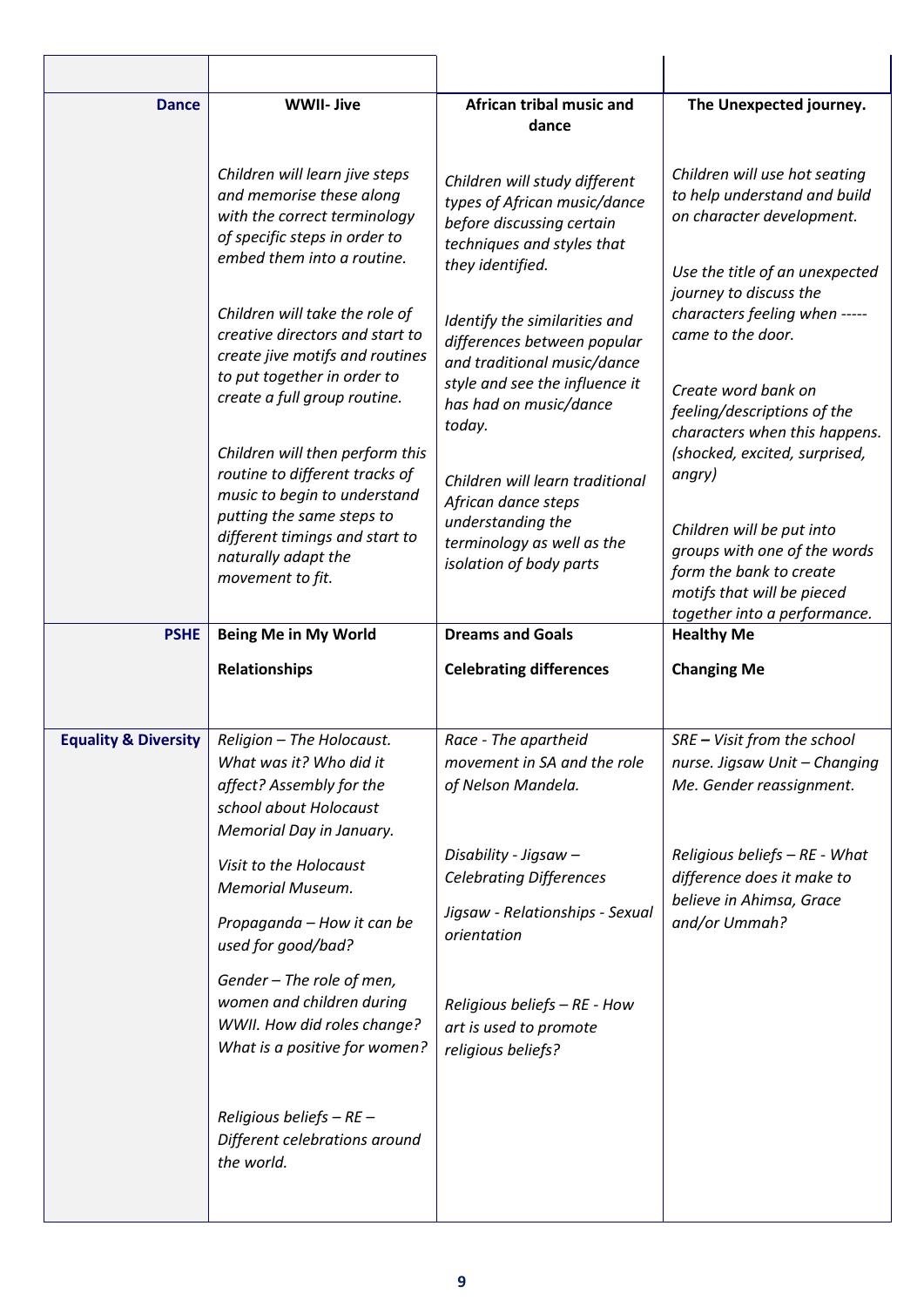| <b>British Values</b>      | Respect - Remembrance                                       | Tolerance of each other - are                        | Respect - Respect for yourself  |
|----------------------------|-------------------------------------------------------------|------------------------------------------------------|---------------------------------|
|                            | event/importance of keeping                                 | we the way are because of                            | - How to have a healthy         |
|                            | memories alive. Interviewing<br>a soldier. Promoting        | inheritance or choice?                               | balanced lifestyle?             |
|                            | Remembrance across the                                      |                                                      |                                 |
|                            | school.                                                     | The responsibility we have for                       | Tolerance of each other -       |
|                            |                                                             | the natural world and                                | living as one within society,   |
|                            |                                                             | conservation.                                        | irrespective of gender, race or |
|                            | School council elections -                                  |                                                      | sexuality                       |
|                            | children wrote speeches.                                    |                                                      |                                 |
|                            | Votes on charities                                          | Tolerance of each other's                            |                                 |
|                            |                                                             | races - Work on Apartheid.                           |                                 |
|                            | Tolerance of each other's                                   | <b>Black History month.</b>                          |                                 |
|                            | religious beliefs - The                                     |                                                      |                                 |
|                            | Holocaust                                                   | Tolerance of other people's                          |                                 |
|                            |                                                             | needs - Jigsaw                                       |                                 |
|                            |                                                             |                                                      |                                 |
|                            | Individual liberty - Discussions                            |                                                      |                                 |
|                            | around rights and                                           | Rule of Law - Crucial Crew                           |                                 |
|                            | responsibilities for keeping                                | Visit (Term 3 2021)                                  |                                 |
|                            | others safe and around being<br>good role models as the     |                                                      |                                 |
|                            | oldest pupils in school?                                    | Respect for animals - Should                         |                                 |
|                            |                                                             | animals live in zoos or live in                      |                                 |
|                            |                                                             | the wild?                                            |                                 |
|                            |                                                             |                                                      |                                 |
|                            |                                                             | Individual Liberty - Debate<br>about their thoughts. |                                 |
|                            |                                                             |                                                      |                                 |
|                            |                                                             |                                                      |                                 |
|                            |                                                             | Charity - Create and sell                            |                                 |
|                            |                                                             | drawstring bags with                                 |                                 |
|                            |                                                             | donations going to charity -                         |                                 |
|                            |                                                             | <b>Gorilla Foundation</b>                            |                                 |
|                            |                                                             |                                                      |                                 |
| <b>Religious Education</b> | Believing - What does                                       | Believing - What are the                             | Living - What difference does   |
|                            | religion teach us about when                                | main religions in Africa and                         | it make to believe in Ahimsa,   |
|                            | life is hard?                                               | how does that influence daily                        | Grace and/or Ummah?             |
|                            |                                                             | life?                                                |                                 |
|                            |                                                             | <b>Expressing</b> $-$ <i>Is it better to</i>         |                                 |
|                            | <b>Expressing/Celebrations-</b><br>Diwali, Christingle, The | express religion through art                         |                                 |
|                            | Christmas Journey                                           | and architecture or charity                          |                                 |
|                            |                                                             | and generosity?                                      |                                 |
|                            |                                                             | <b>Expressing/Celebrations-</b>                      |                                 |
|                            |                                                             | The Easter Journey                                   |                                 |
| <b>Global Citizenship</b>  | <b>Respect</b>                                              | <b>Black Lives Matter</b>                            | Sense of identity and self-     |
|                            |                                                             |                                                      | esteem                          |